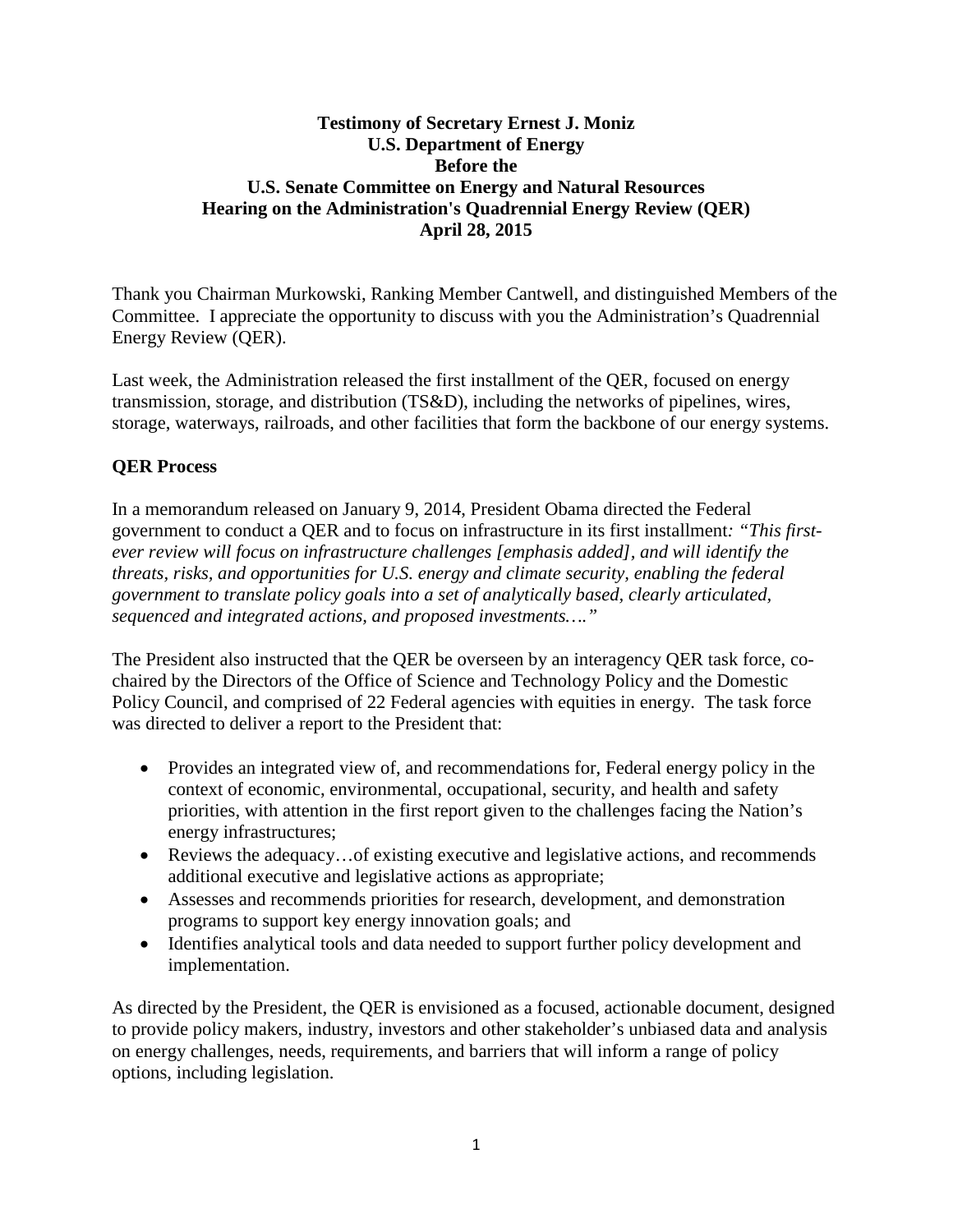The President directed the Secretary of Energy to provide support for the interagency QER task force, including support for coordination activities related to the preparation of the QER report, policy analysis, modeling, and stakeholder engagement. DOE's Office of Energy Policy and Systems Analysis (EPSA) also performed or commissioned an extensive suite of analyses focusing on energy TS&D infrastructures.

As a policy roadmap, the QER recognizes the essential role of the States, tribes, cities and industry in shaping the Nation's energy future. The plan also includes a focus on North America, recommending ways to further integrate the energy infrastructures of the U.S., Canada and Mexico to enhance market opportunities, energy security, and sustainability. The White House and DOE undertook an open, transparent process for informing and engaging stakeholders, including the following activities:

- A series of public stakeholder meetings in Washington, D.C. and at 13 other venues across the country on essential regional and sector-specific topics;
- Discussions and meetings with our partners in Canada and Mexico;
- Briefings with industry associations, State officials; environmental groups; congressional staff and others; and
- Development of a public comments portal (QERcomments@hq.doe.gov) to allow interested stakeholders and general public to provide comments on QER.

# **Why Focus on TS&D Energy Infrastructure?**

There has been an energy revolution in the United States over the last decade. We are now the largest combined producer of oil and gas in the world and our oil imports are the lowest they have been in more than 40 years. Natural gas use in power generation has significantly increased and U.S. liquefied natural gas exports are scheduled to start within a year. Wind and solar power generation has grown dramatically and ethanol is now ten percent of U.S. gasoline supply.

The United States is, however, at an energy crossroad. As noted, our energy landscape is dramatically changing with implications for infrastructure needs, options, and choices. The longevity and high capital costs of energy infrastructure mean that decisions made today will strongly influence our energy mix for a considerable part of the 21st century. The vulnerabilities of our energy infrastructures are growing, and the threat of climate change increasingly requires not only more resilient systems, but the integration of zero- and low-carbon power generation.

These rapid and dramatic changes in the Nation's energy fortunes have created enormous opportunities. At the same time, they pose a set of challenges for energy policy makers, investors, non-governmental organizations (NGOs) and industry. These challenges come in many forms. Addressing the opportunities, challenges, and vulnerabilities associated with our energy infrastructure will require action by many parties in the private sector, many of which are coordinated public sector action at the Federal, state, and local levels.

The transformation of our energy landscape has grown the economy, but also has implications for the Nation's energy transmission, storage and distribution infrastructures—the vast networks that move energy supplies to intermediate processors and end users. These infrastructures are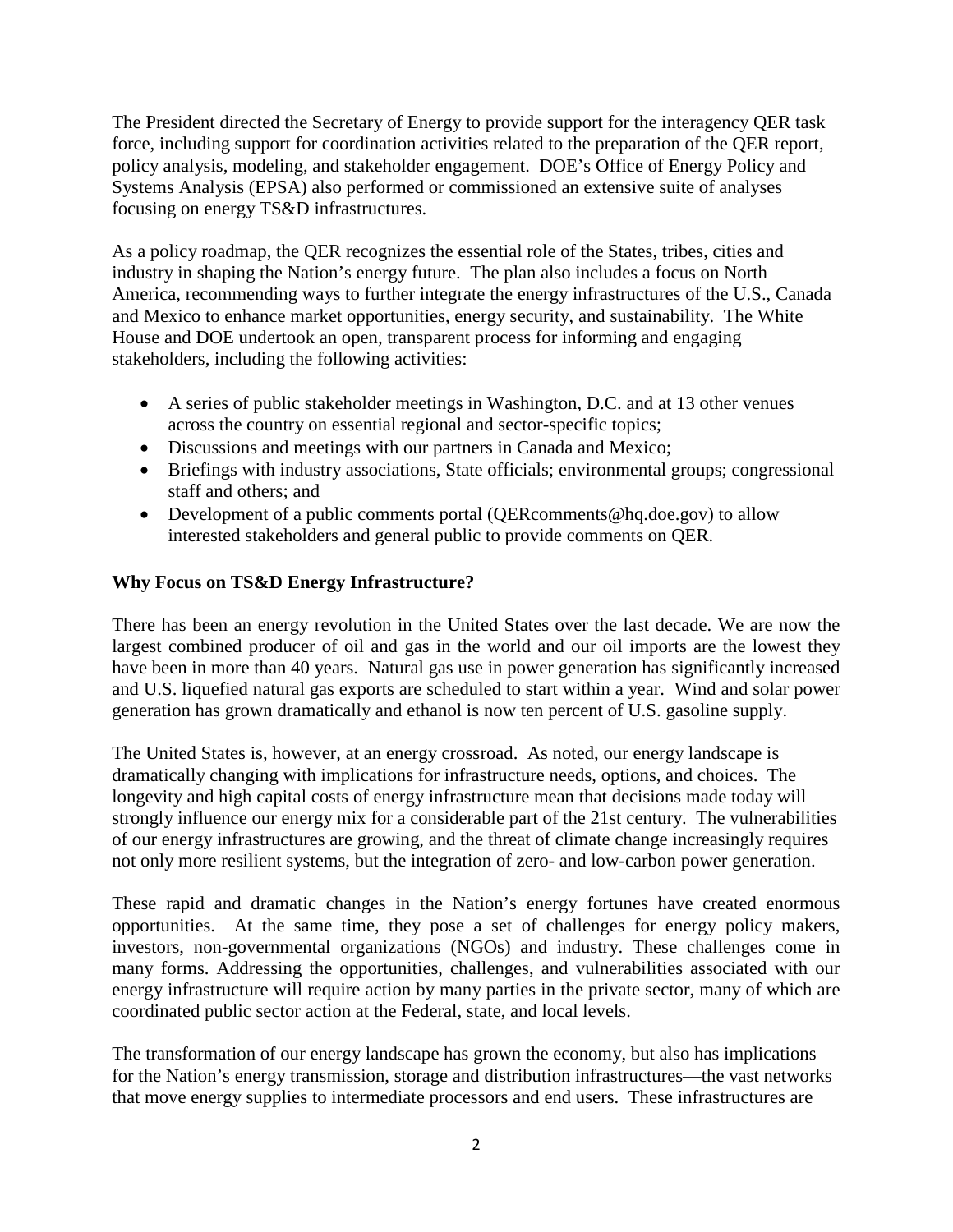aging, not well-matched to new sources of supply, and exposed to increases in extreme weather events associated with climate change such as sea-level rise, drought, wildfires, and hurricanes. Further, the Nation's energy infrastructures are growing targets of cyber and physical attacks and are increasingly inter-dependent.

These vulnerabilities and stresses come at a price. From 2008 to 2012, weather-related power outages cost the economy as much as \$200 billion. Hurricanes Katrina and Rita shut down 28 percent of the Nation's refining capacity, sending gasoline prices soaring. Nationwide, the replacement of aging natural gas distribution pipelines is estimated to cost \$270 billion.

Also, the availability of affordable rooftop solar panels has, for example, created new options for meeting household electricity needs, yet broader use of these technologies challenges the traditional electricity business model. Coupled with other cost-saving technologies that enable consumer interactions with the grid, these new options put a premium on policies that appropriately value smart grid, distributed generation and other technologies and services relative to those provided within the traditional electric utility model.

Our energy infrastructures need to meet today's energy's changing supply and demand profiles while being flexible enough to incorporate rapid market changes and new technologies going forward. Modernizing our existing energy infrastructures while simultaneously working on their transformation warrants a consistent, sustained, and thoughtful Federal approach. Decision making in this environment is not easy or simple—particularly in this time of rapidly shifting demands and objectives.

Given the condition and location of today's energy infrastructures and the evolving energy marketplace, the essential rationale for choosing energy TS&D infrastructure as the starting point for this QER is straightforward: We need a step change to modernize and transform our energy systems to meet U.S. environmental, energy security, and competitiveness goals for the 21st century. Energy infrastructure is both a fundamental enabler and a limiting factor in transforming the Nation's energy marketplace.

# **QER Structure**

The first installment of the QER underscores the strong public interest in advancing key national goals of jobs, competitiveness, energy security and a cleaner energy future. It also provides policy makers with a roadmap for meeting key energy objectives: enhancing energy infrastructure resilience, reliability, safety and security; modernizing the electric grid and our energy security infrastructures; and improving "shared" energy infrastructures—railways, waterways, ports and roads—that move both energy and other commodities. Several crosscutting themes were also considered, including jobs, the environment, infrastructure siting, and integration of North American energy markets.

• In our analysis of energy infrastructure resilience (contained in Chapter 2 of the report), we determined that TS&D infrastructure is vulnerable to a range of natural phenomena; that vulnerabilities vary substantially by region; and that many threats, including cyber and physical attacks, are on the rise. Furthermore, the growing interdependencies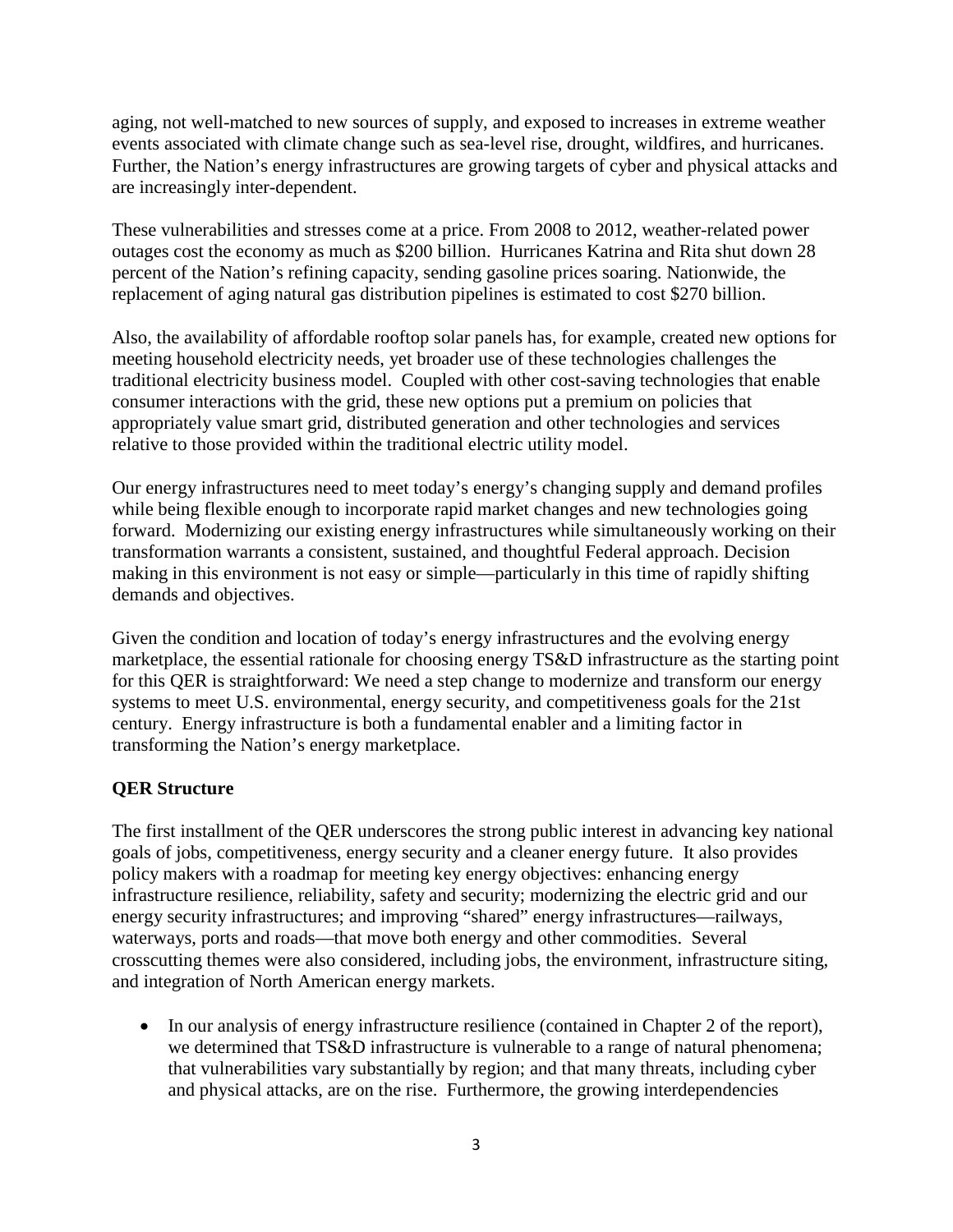between energy systems—such as the electricity required to move liquid fuels and natural gas, and the natural gas used to produce electricity—present new vulnerabilities. In our review of the electric grid (Chapter 3 of the report), we anticipate that investments in transmission and distribution upgrades will continue to grow. However, we also find that while costs will rise, in almost all scenarios the actual circuit-miles of anticipated new lines fall within historical build rates. We also draw attention to the need for accurate and appropriate valuation of the services that new technologies can provide to the grid, and we recognize that there is no "one size fits all" solution to the challenges seen across the different utility business models and market structures for electricity.

- Chapter 4 analyzes the security implications of our energy use, and in particular how the changes in domestic production, the U.S. midstream, and international markets for oil call for reassessing our readiness to withstand and recover from shocks utilizing the Strategic Petroleum Reserve (SPR). It also evaluates how biofuels production and the introduction of new "drop-in" fuels are enhancing our security posture.
- Our review of "mid-stream" energy infrastructure analyzes the rapidly expanding role that rail, waterborne, and roadway infrastructures are playing in the energy marketplace. Further examination of the benefits and costs of this expansion led to the development of Chapter 5 on "shared transport" systems. Unlike pipelines and electrical wires, shared transport systems serve a wide variety of commodities (such as coal, agriculture, and chemicals) and intermodal freight. The increase in energy movements on shared transportation systems has, in many cases, created new competition for limited capacity on these systems, while also drawing attention to the impact that traffic congestion and deficient infrastructure can have on communities and economic growth.
- Building on our work with Canada and Mexico, as well as our neighbors in the Caribbean, Chapter 6 of the QER explores the benefits of enhanced integration of energy TS&D systems and energy markets in North America. Special attention should also be paid to the growing concerns over the vulnerabilities of Arctic communities and ecosystems in the face of climate change and expanding energy production.
- Chapter 7 covers some of the environmental implications of TS&D infrastructures, both in terms of its impact on public safety and the environment, as well as how prudent investment can enable better environmental outcomes from our energy use.
- The importance of maximizing the broader economic value of our TS&D infrastructure cannot be overstated when it comes to the opportunities for good paying jobs that new investment presents. Chapter 8 looks into some of the current employment trends and future projections for the energy sector, and proposes a suite of programs to improve the training of energy professionals and the transition of former military personnel to energy jobs.
- Finally, Chapter 9 illustrates the challenges of siting and permitting of TS&D infrastructures, including the importance of close and early collaboration between developers and affected communities.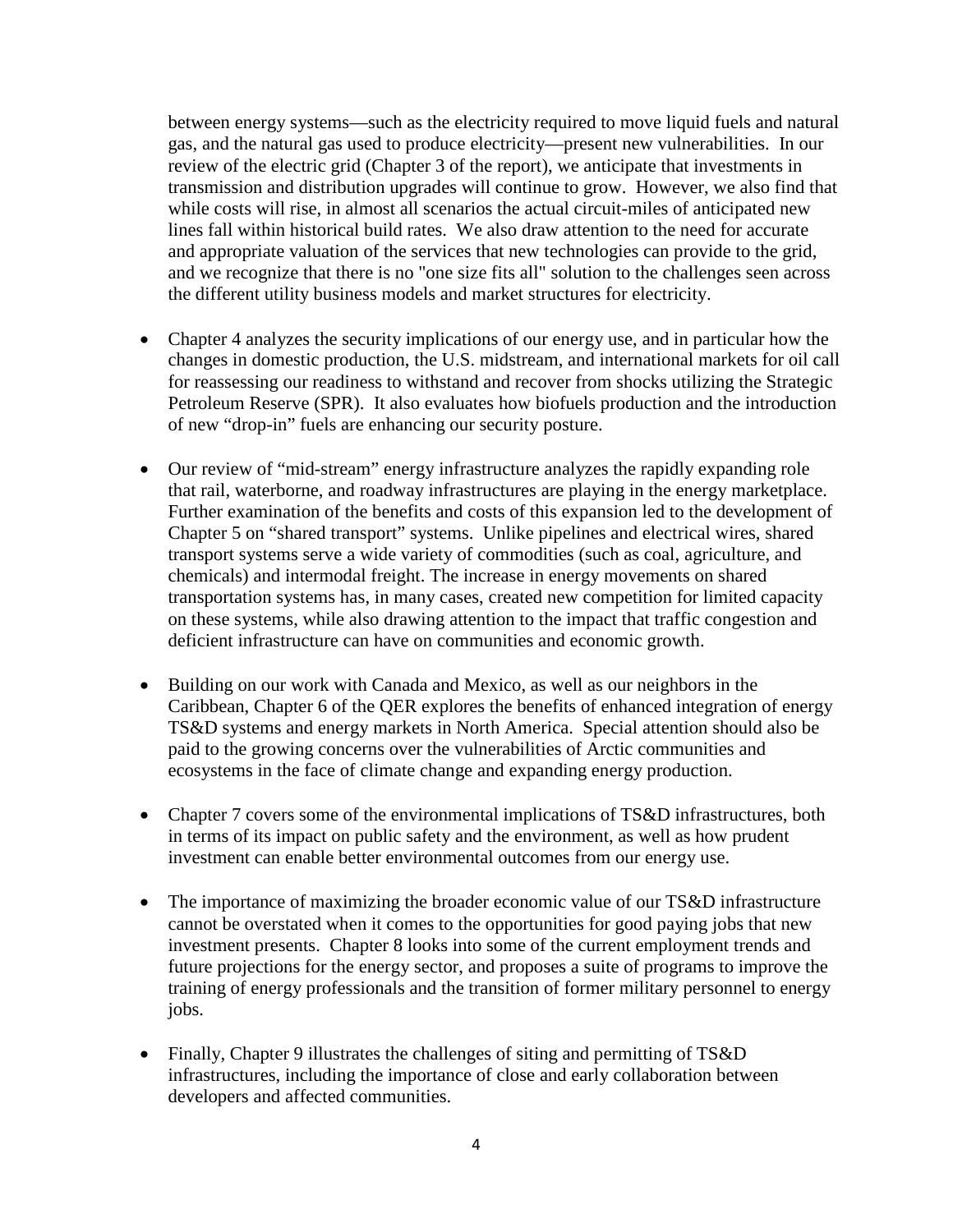#### **QER Recommendations**

The QER includes many recommendations to meet the Nation's energy infrastructure objectives. Some of these are summarized below.

#### **Ensuring the Resilience, Reliability, Safety, and Security of TS&D Infrastructure**

Ensuring the resilience, reliability, safety, and security of TS&D infrastructure is a national priority and vital to American competiveness, jobs, energy security, and a clean energy future. To continue supporting these shared priorities, the QER recommends taking the following additional actions:

- **Establishing a competitive program to accelerate pipeline replacement and enhance maintenance programs for natural gas distribution systems.** DOE should establish a program to provide financial assistance to states to incentivize cost-effective improvements in the safety and environmental performance of natural gas distribution systems, through targeted funding to offset incremental costs to low-income households and funding for enhanced direct inspection and maintenance programs. The estimated cost for this program is \$2.5-\$3.5 billion over 10 years.
- **Supporting the updating and expansion of state energy assurance plans, and establishing a competitive grant program to promote innovative solutions to enhance energy infrastructure resilience, reliability, and security.** DOE should undertake a multi-year program of support for state energy assurance plans, focusing on improving the capacity of states and localities to identify potential energy disruptions, quantify their impacts, share information, and develop and exercise comprehensive plans that respond to those disruptions and reduce the threat of future disruptions. The estimated cost for this program is \$350 - \$500 million over 10 years. DOE should also establish a program to provide competitively awarded grants to states to demonstrate innovative approaches to TS&D infrastructure hardening and enhancing resilience and reliability. A major focus of the program would be the demonstration of new approaches to enhance regional grid resilience, implemented through the states by public and publicly regulated entities on a cost-shared basis. The estimated cost for this program is \$3 -\$5 billion over 10 years.
- **Analyze the policies, technical specifications, and logistical and program structures needed to mitigate the risks associated with loss of transformers.** As part of the Administration's ongoing efforts to develop a formal national strategy for strengthening the security and resilience of the entire electric grid for threats and hazards (planned for release in 2015), DOE should coordinate with the Department of Homeland Security and other Federal agencies, states, and industry—an initiative to mitigate the risks associated with the loss of transformers. Approaches for mitigating this risk should include the development of one or more transformer reserves through a staged process.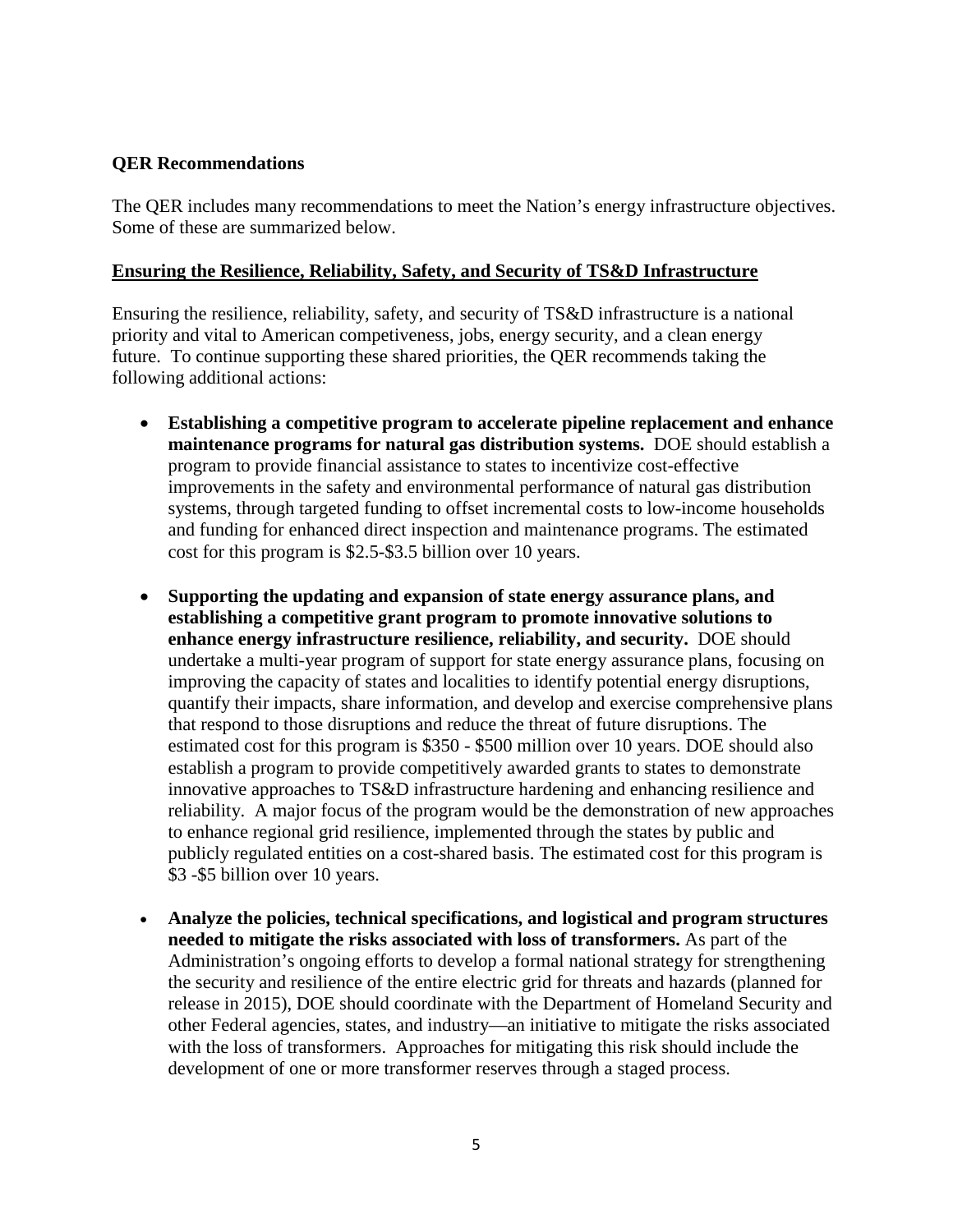# **Modernizing the Electric Grid**

Electricity is central to the well-being of the Nation. The United States has one of the world's most reliable, affordable, and increasingly clean electric systems, but it is currently at a strategic inflection point—a time of significant change for a system that has had relatively stable rules of the road for nearly a century. To enhance the development of a modern electric grid, the QER recommends:

- **Providing state financial assistance to promote and integrate TS&D infrastructure investment plans for electricity reliability, affordability, efficiency, lower carbon generation, and environmental protection.** In making awards under this program, DOE should require cooperation within the planning process of energy offices, public utility commissions, and environmental regulators within each state; with their counterparts in other states; and with infrastructure owners and operators and other entities responsible for maintaining the reliability of the bulk power system. The estimated cost for this program is \$300 - \$350 million over 5 years.
- **Promoting grid modernization.** DOE has made a comprehensive grid modernization proposal in the President's Fiscal Year (FY) 2016 Budget request. The crosscutting proposal supports strategic DOE investments in foundational technology development, enhanced security capabilities, and greater institutional support and stakeholder engagement, all of which are designed to provide the tools necessary for the evolution to the grid of the future. The estimated cost for this program is \$3.5 billion over ten years.
- **Improving grid communication through standards and interoperability***.* In conjunction with the National Institute of Standards and Technology and other Federal agencies, DOE should work with industry, the Institute of Electrical and Electronics Engineers, state officials, and other interested parties to identify additional efforts the Federal Government can take to better promote open standards that enhance connectivity and interoperability on the electric grid.

# **Modernizing U.S. Energy Security Infrastructures in a Changing Global Marketplace**

Until recently, the concept of energy security has focused on "oil security" as a proxy for "energy security." It is clear, however, that energy security needs to be more broadly defined to cover not only oil but other sources of supply, and to be based not only on the ability to withstand shocks but also to be able to recover quickly from any shocks that do occur. To achieve this shared goal, the QER recommends:

• **Investing to optimize the Strategic Petroleum Reserve (SPR's) emergency response capability**. DOE should analyze appropriate SPR size and configuration, and, after carrying out detailed engineering studies, DOE should make infrastructure investments to the SPR and its distribution systems to optimize the SPR's ability to protect the U.S. economy in an energy supply emergency. It is anticipated that \$1.5–\$2.0 billion is needed for infrastructure life extension investments and to increase the incremental distribution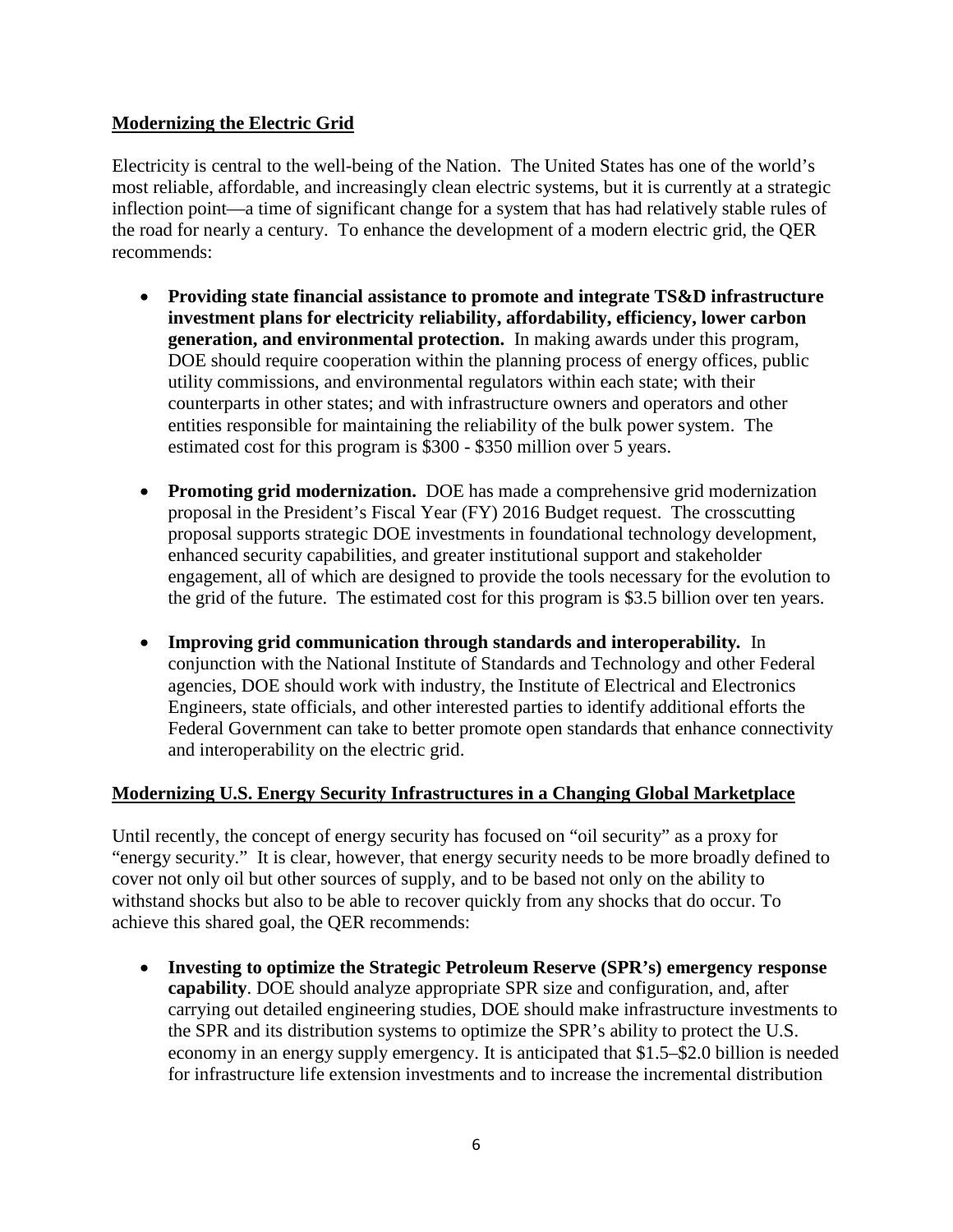capacity of the SPR.

- **Updating SPR release authorities to reflect modern oil markets**. Congress should update SPR release authorities to allow the SPR to be used more effectively to prevent serious economic harm to the United States in case of energy supply emergencies.
- **Supporting fuels diversity through research, demonstration, and analysis.** DOE and the Department of Defense should continue research and demonstration activities to develop biofuels that are compatible with existing petroleum fuel infrastructure, especially in aviation and for large vehicles. DOE should provide technical support to states, communities or private entities wishing to invest in infrastructure to dispense higher-level ethanol blends. DOE should ensure adequate support for data collection and analysis on fuels, like propane, that play an important role in the Nation's diverse energy mix and are challenged by changing TS&D infrastructures.

#### **Improving Shared Transport Infrastructures**

Changes in the U.S. energy production and use affect the way that energy and other commodities are transported in the United States. The use of transportation modes (e.g., rail, barge, and truck transport) that are also shared by agricultural and other major commodities, has been joined by significant growth in the use of these transport modes by crude oil, refined petroleum products, and petrochemicals. To better manage shifting utilization patterns, the QER proposes:

- **Supporting a new program of competitively awarded grants for shared energy transport systems.** A new grant program – Actions to Support Shared Energy Transport Systems or ASSETS -- should be established and supported at the U.S. Department of Transportation (DOT), in close cooperation with the DOE. This program should be dedicated to improving energy transportation infrastructure connectors. The estimated scale of ASSETS investment should be on the order of \$2 - \$2.5 billion over the next 10 years, which would likely mobilize \$4 - \$5 billion in non-Federal investment, based on typical TIGER (Transportation Infrastructure Generating Economic Recovery) cost shares**.**
- **Addressing critical energy data gaps in the rail transport of energy commodities and supplies.** Congress should fund the President's FY 2016 Budget request for the Energy Information Administration to address critical energy transportation data gaps and continued data sharing with the Surface Transportation Board.
- **Supporting alternative funding mechanisms for waterborne freight infrastructure.** The Administration should continue to examine alternative financing arrangements for waterborne transportation infrastructure and to develop strategies for public-private partnerships to finance port and waterway infrastructure.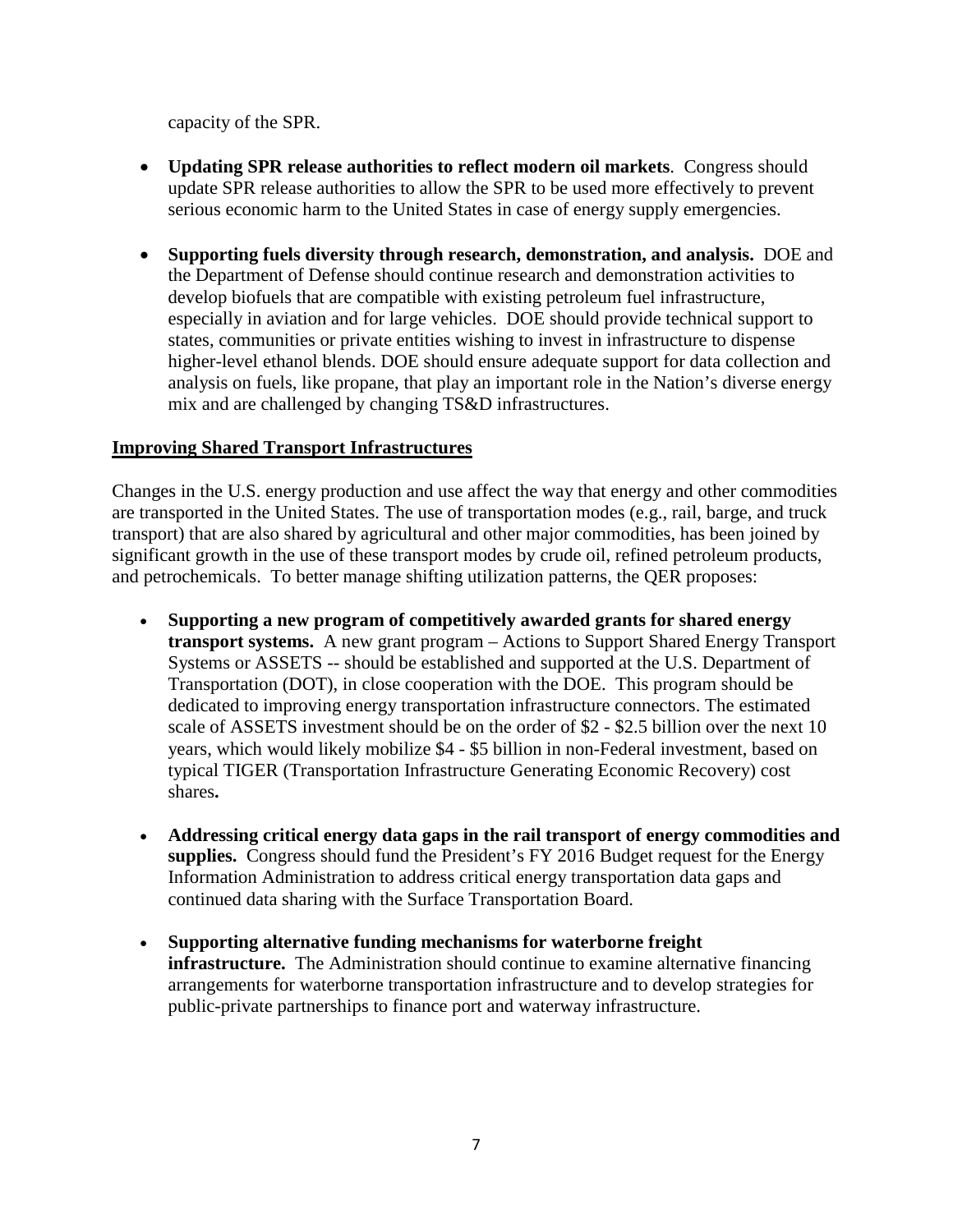#### **Integrating North American Energy Markets**

The United States, Canada, and Mexico, as well as other North American neighbors, benefit from a vast and diverse energy TS&D network that has enabled the region to achieve economic, energy security, and environmental goals. To bolster this strong foundation, the QER recommends:

- **Establishing programs for academic institutions and not-for-profits to develop legal, regulatory, and policy roadmaps for harmonizing regulations across borders.** In partnership with universities, qualified not-for-profits, and relevant U.S. energy regulatory authorities, state/province, local, and national energy regulations will be compared to identify gaps, best practices, and inconsistencies with regulations in Canada and/or Mexico with the goal of harmonization.
- **Increasing the integration of energy data among the United States, Canada, and Mexico.** Provide resources for the Energy Information Administration to collaborate with its Canadian and Mexican counterparts to systematically compare their respective export and import data, validate data, and improve data quality. In addition, efforts should be taken to better share geographic information system data to develop energy system maps and review forward-looking assessments and projections of energy resources, flows, and demand.
- **Promote Caribbean energy TS&D infrastructure.** As part of a larger Caribbean strategy, the United States should support the diversification of energy supplies, including actions to facilitate the introduction of cleaner forms of energy and development of resilient energy TS&D infrastructure in the Caribbean.

Additional insights and recommendations are included in the Summary for Policymakers from the QER. I ask the Chairman's permission to submit this summary for the record.

# **Conclusion**

Periods of significant national prosperity have been frequently accompanied by Federal investments in a range of infrastructures—highways, rural electrification, providing water to open up the West. Some of the QER's recommendations will require similar investments in our energy infrastructures at a critical time for shaping our energy system. These will however, leverage significant private investment and pay big dividends for the country—high-paying jobs, increased energy security, and a cleaner environment.

The Administration's most recent budget request includes funding for some of the QER's key recommendations. Its full implementation will, however, require a bipartisan commitment to modernizing the Nation's energy infrastructures. The decisions to do so will strongly influence our energy mix for much of the 21st century. The QER released by the Administration earlier this week provides a roadmap to help us make the right choices.